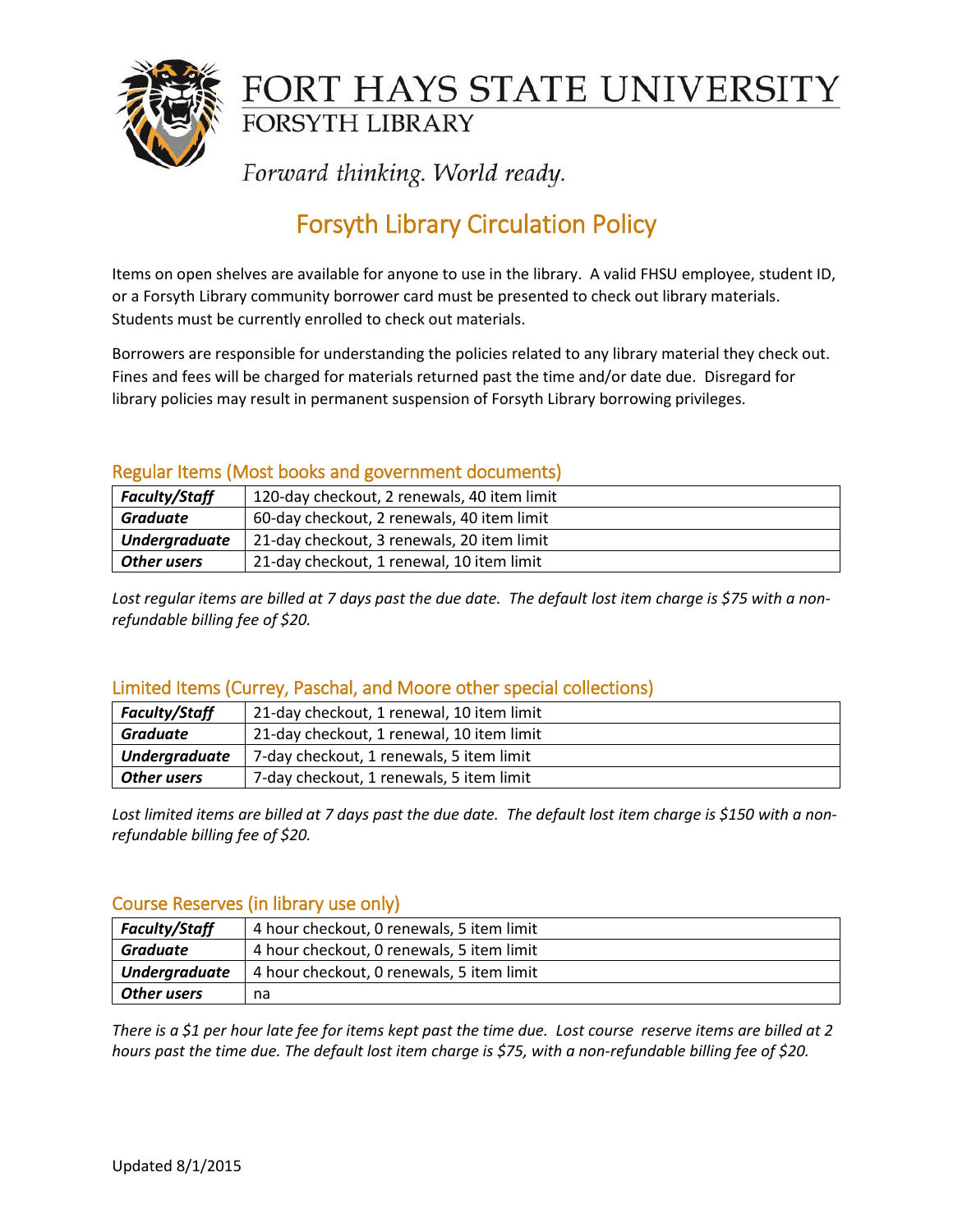

## FORT HAYS STATE UNIVERSITY FORSYTH LIBRARY

## Forward thinking. World ready.

### Laptop for in-library-use

| <b>Faculty/Staff</b> | $- -$                                     |
|----------------------|-------------------------------------------|
| Graduate             | 4 hour checkout, 0 renewals, 1 item limit |
| <b>Undergraduate</b> | 4 hour checkout, 0 renewals, 1 item limit |
| Other users          | $- -$                                     |

*There is a \$5 per hour late fee for items kept past the time due. Lost in-house-use laptops are billed at 2 hours past the time due. The default lost item charge is \$1500 with a non-refundable billing fee of \$20.*

### Laptop for out-of-library-use

| <b>Faculty/Staff</b> | 3 day checkout, 2 renewals if not reserved for another patron, 1 item limit |
|----------------------|-----------------------------------------------------------------------------|
| <b>Graduate</b>      | 3 day checkout, 2 renewals if not reserved for another patron, 1 item limit |
| <b>Undergraduate</b> | 3 day checkout, 2 renewals if not reserved for another patron, 1 item limit |
| <b>Other users</b>   | $- -$                                                                       |

*There is a \$20 per day late fee for items kept past the date due. Lost laptops used outside of the library are billed 1 day past the due date. The default lost item charge is \$1500 with a non-refundable billing fee of \$20.*

8/12/2020 - During the COVID-19 pandemic, the checkout period for technology equipment and accessories circulation will be temporarily altered to accommodate slightly longer borrowing periods. Please check at the Learning Commons desk for updated information on availability and borrowing.

### Technology Equipment (out-of-library use, cameras, video, projectors)

| <b>Faculty/Staff</b> | 3 day checkout, 2 renewals if not reserved for another patron, 1 item limit |
|----------------------|-----------------------------------------------------------------------------|
| Graduate             | 3 day checkout, 2 renewals if not reserved for another patron, 1 item limit |
| <b>Undergraduate</b> | 3 day checkout, 2 renewals if not reserved for another patron, 1 item limit |
| <b>Other users</b>   | na                                                                          |

*There is a \$5 per day late fee for items kept past the date due. Lost equipment items are billed at 1 day past the due date. The default lost item charge is \$300, with a non-fundable billing fee of \$20.*

| <b>Faculty/Staff</b> | <sup>1</sup> 3 day checkout, 2 renewals if not reserved for another patron, 3 item limit |
|----------------------|------------------------------------------------------------------------------------------|
| <b>Graduate</b>      | 3 day checkout, 2 renewals if not reserved for another patron, 3 item limit              |
| <b>Undergraduate</b> | 3 day checkout, 2 renewals if not reserved for another patron, 3 item limit              |

### Technology Accessories (power bars, tripods, cables, adaptors)